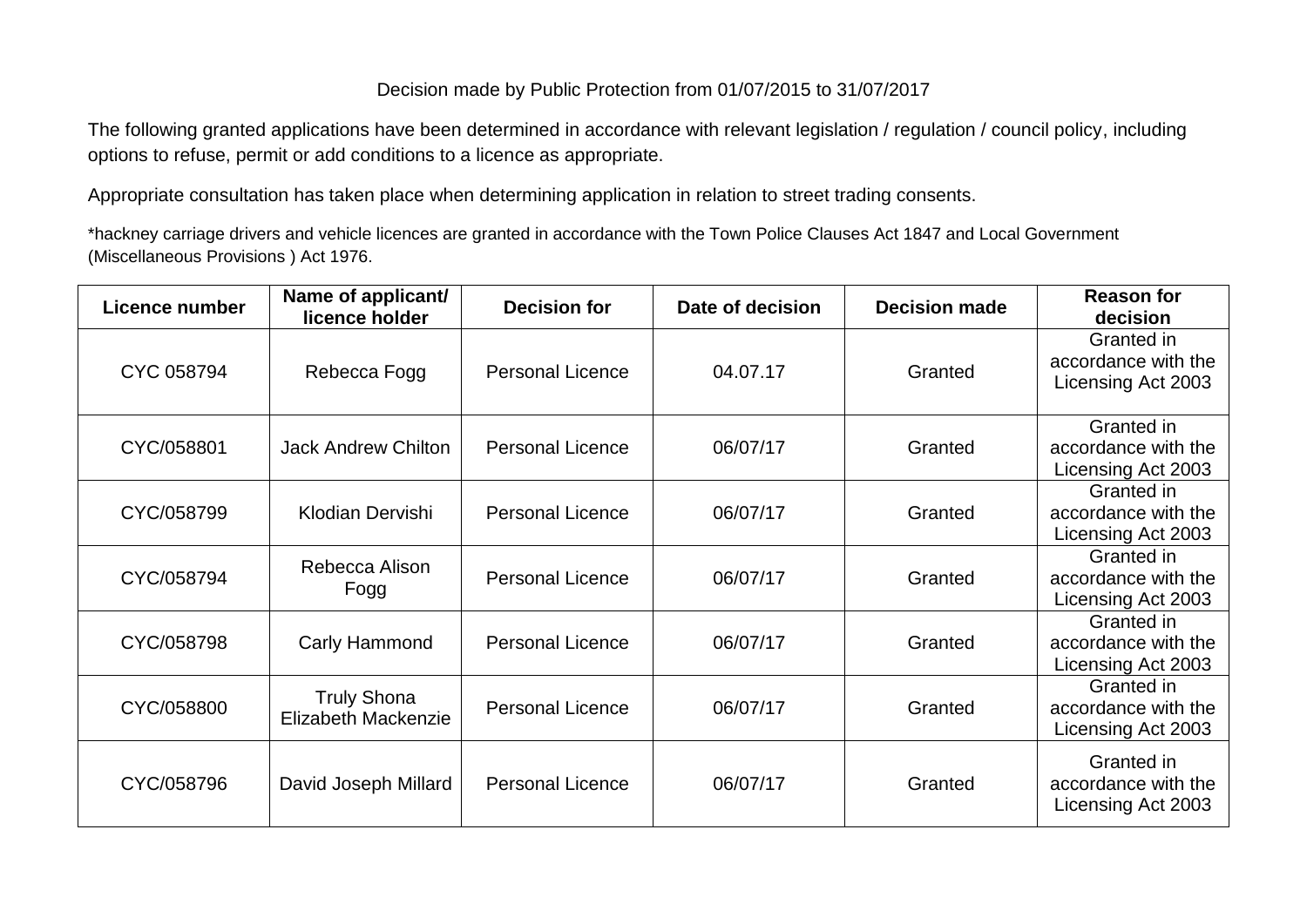| CYC/058795 | James Sparks           | <b>Personal Licence</b> | 06/07/17 | Granted | Granted in<br>accordance with the<br>Licensing Act 2003 |
|------------|------------------------|-------------------------|----------|---------|---------------------------------------------------------|
| CYC/058802 | David George Wells     | <b>Personal Licence</b> | 06/07/17 | Granted | Granted in<br>accordance with the<br>Licensing Act 2003 |
| CYC/058867 | Liam Jack<br>Wadsworth | <b>Personal Licence</b> | 07/07/17 | Granted | Granted in<br>accordance with the<br>Licensing Act 2003 |
| CYC/055866 | <b>Bernard Fisher</b>  | <b>Personal Licence</b> | 10/07/17 | Granted | Granted in<br>accordance with the<br>Licensing Act 2003 |
| CYC/058865 | Lee Ian Wood           | <b>Personal Licence</b> | 11/07/17 | Granted | Granted in<br>accordance with the<br>Licensing Act 2003 |
| CYC 058904 | Lauren Armstrong       | <b>Personal Licence</b> | 17.07.17 | Granted | Granted in<br>accordance with the<br>Licensing Act 2003 |
| CYC 058903 | <b>Rachel Turton</b>   | <b>Personal Licence</b> | 20.07.17 | Granted | Granted in<br>accordance with the<br>Licensing Act 2003 |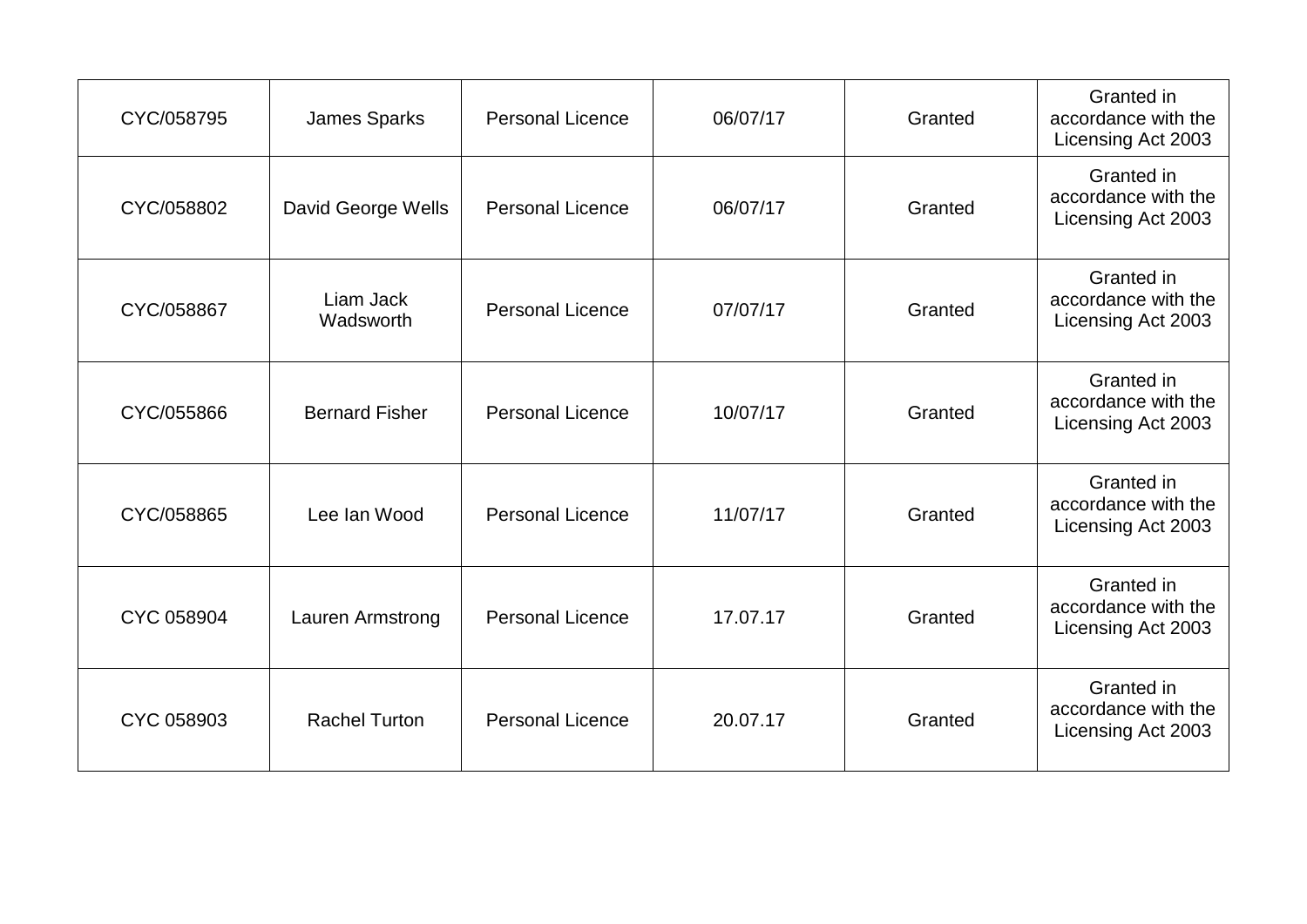| CYC 058904 | Lauren Armstrong       | <b>Personal Licence</b> | 20.07.17 | Granted | Granted in<br>accordance with the<br>Licensing Act 2003 |
|------------|------------------------|-------------------------|----------|---------|---------------------------------------------------------|
| CYC 085905 | Emma Preece            | <b>Personal Licence</b> | 20.07.17 | Granted | Granted in<br>accordance with the<br>Licensing Act 2003 |
| CYC 058949 | <b>Robert Miles</b>    | <b>Personal Licence</b> | 24.07.17 | Granted | Granted in<br>accordance with the<br>Licensing Act 2003 |
| CYC 058946 | <b>William Seymour</b> | <b>Personal Licence</b> | 26.07.17 | Granted | Granted in<br>accordance with the<br>Licensing Act 2003 |
| CYC 058948 | Alexia Hudson-Dow      | <b>Personal Licence</b> | 26.07.17 | Granted | Granted in<br>accordance with the<br>Licensing Act 2003 |
| CYC 054330 | Jodie Cassidy          | <b>Personal Licence</b> | 27.07.17 | Granted | Granted in<br>accordance with the<br>Licensing Act 2003 |
| CYC/058888 | <b>Harriet Wilson</b>  | <b>Skin Piercing</b>    | 18.07.17 | Granted | Granted in<br>accordance with the<br>Licensing Act 2003 |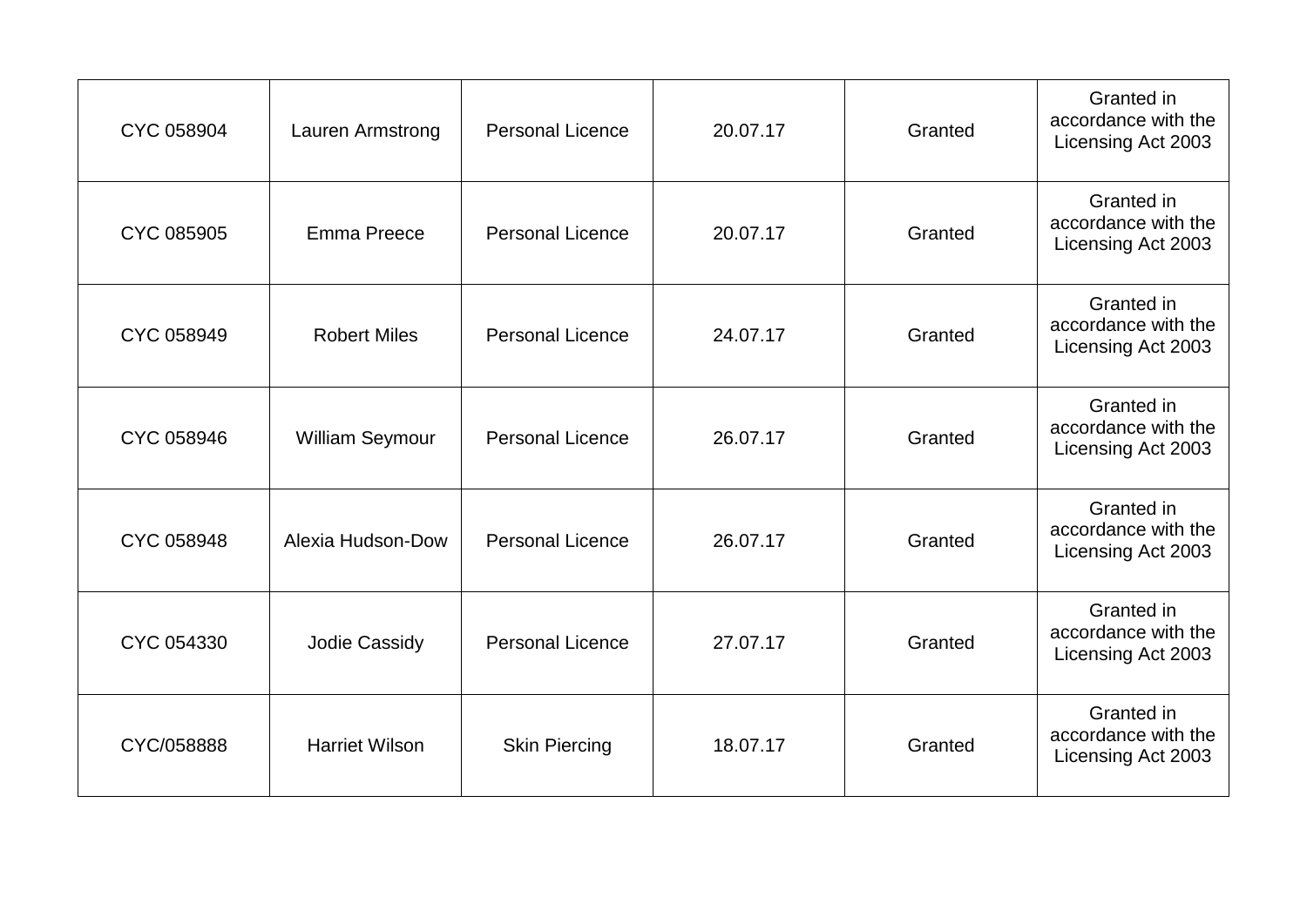| CYC/055340 | <b>Botanist</b><br>15 Stonegate, York       | <b>Premises Licence</b>                           | 17/07/17 | Granted | Granted in<br>accordance with the<br>Licensing Act 2003           |
|------------|---------------------------------------------|---------------------------------------------------|----------|---------|-------------------------------------------------------------------|
| CYC 055340 | The Botanist                                | <b>Premise Licence</b><br>Variation               | 17.07.17 | Granted | Granted in<br>accordance with the<br>Licensing Act 2003           |
| CYC 020162 | Villa Farm<br><b>Wigginton Road</b><br>York | <b>Premises Licence</b><br>Variation              | 28.07.17 | Granted | Granted in<br>accordance with the<br>Licensing Act 2003           |
| CYC 009167 | Eagle & Child<br>9 High Petergate<br>York   | <b>Premises Licence</b><br><b>Minor Variation</b> | 28.07.17 | Granted | Granted in<br>accordance with the<br>Licensing Act 2003           |
| CYC 059604 | David Whittaker                             | <b>Street Trading</b><br>Consent                  | 14.07.17 | Granted | <b>Local Government</b><br>(Miscellaneous<br>Provisions Act) 1982 |
| CYC 058875 | David Whittaker                             | <b>Street Trading</b><br>Consent                  | 14.07.17 | Granted | <b>Local Government</b><br>(Miscellaneous<br>Provisions Act) 1982 |
| CYC 058790 | The Klis Family Fund                        | <b>Lottery Licence</b>                            | 05.07.17 | Granted | Granted in<br>accordance of the<br>Gambling Act 2005              |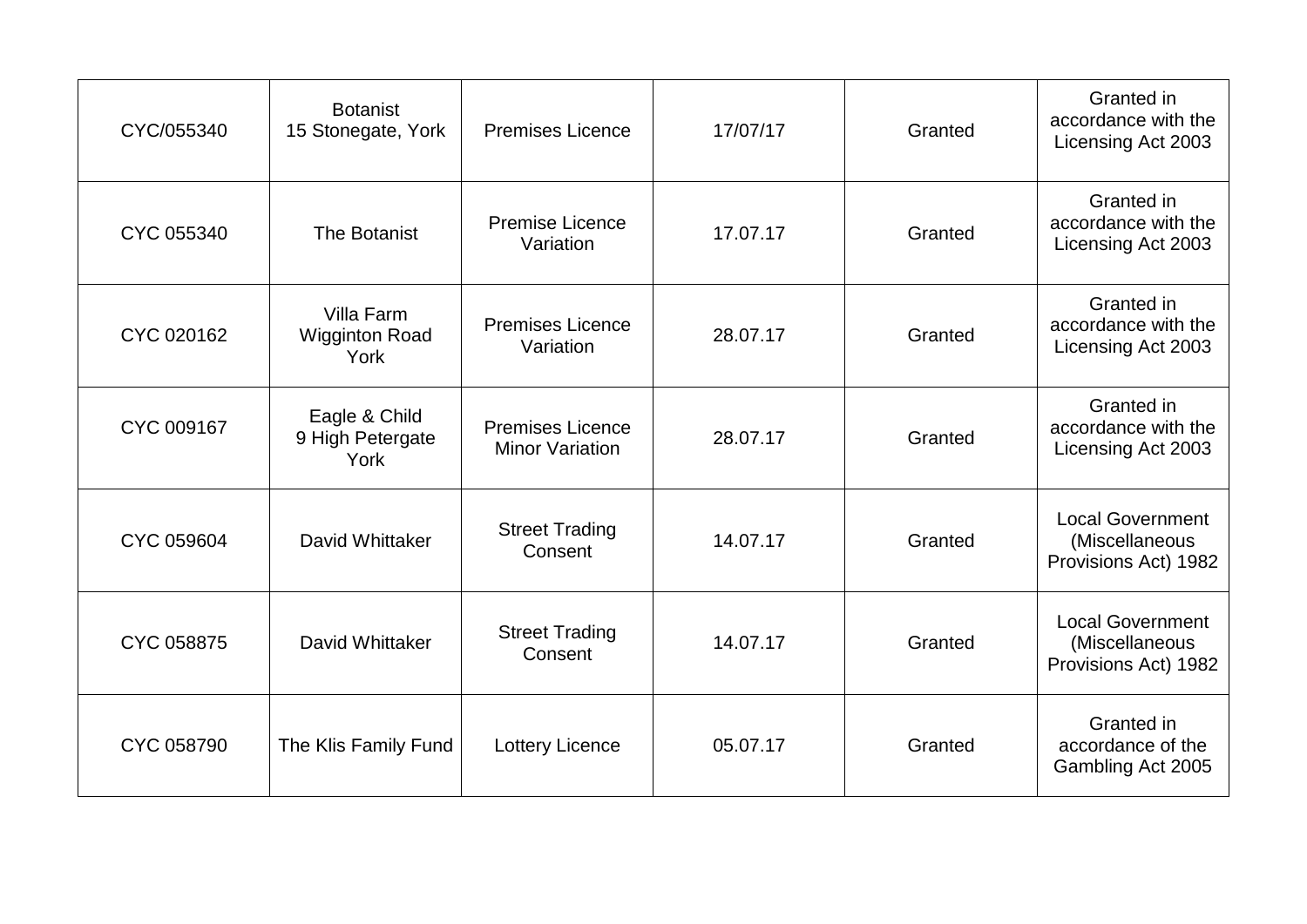| CYC 058912 | <b>Acomb Alive</b>          | <b>Lottery Licence</b>             | 21.07.17 | Granted | Granted in<br>accordance of the<br>Gambling Act 2005                              |
|------------|-----------------------------|------------------------------------|----------|---------|-----------------------------------------------------------------------------------|
| CYC 006880 | Asda Stores, Jockey<br>Lane | <b>Explosives Licence</b>          | 07.07.17 | Granted | Granted in<br>accordance with the<br><b>Explosives</b><br><b>Regulations 2014</b> |
| CYC 010863 | Asda Stores,<br>Layerthorpe | <b>Explosives Licence</b>          | 07.07.17 | Granted | Granted in<br>accordance with the<br><b>Explosives</b><br><b>Regulations 2014</b> |
| 307        | Ionut Filip                 | Hackney carriage<br>driver licence | 13.07.17 | Granted | Granted in<br>accordance with the<br>legislation                                  |
| 122        | Nasir Ali                   | Private hire driver<br>licence     | 04.07.17 | Granted | Granted in<br>accordance with the<br>legislation                                  |
| 162        | Toby Loveday-<br>Foulds     | Private hire driver<br>licence     | 20.07.17 | Granted | Granted in<br>accordance with the<br>legislation                                  |
| 534        | <b>Matthew Fuller</b>       | Private hire driver<br>licence     | 20.07.17 | Granted | Granted in<br>accordance with the<br>legislation                                  |